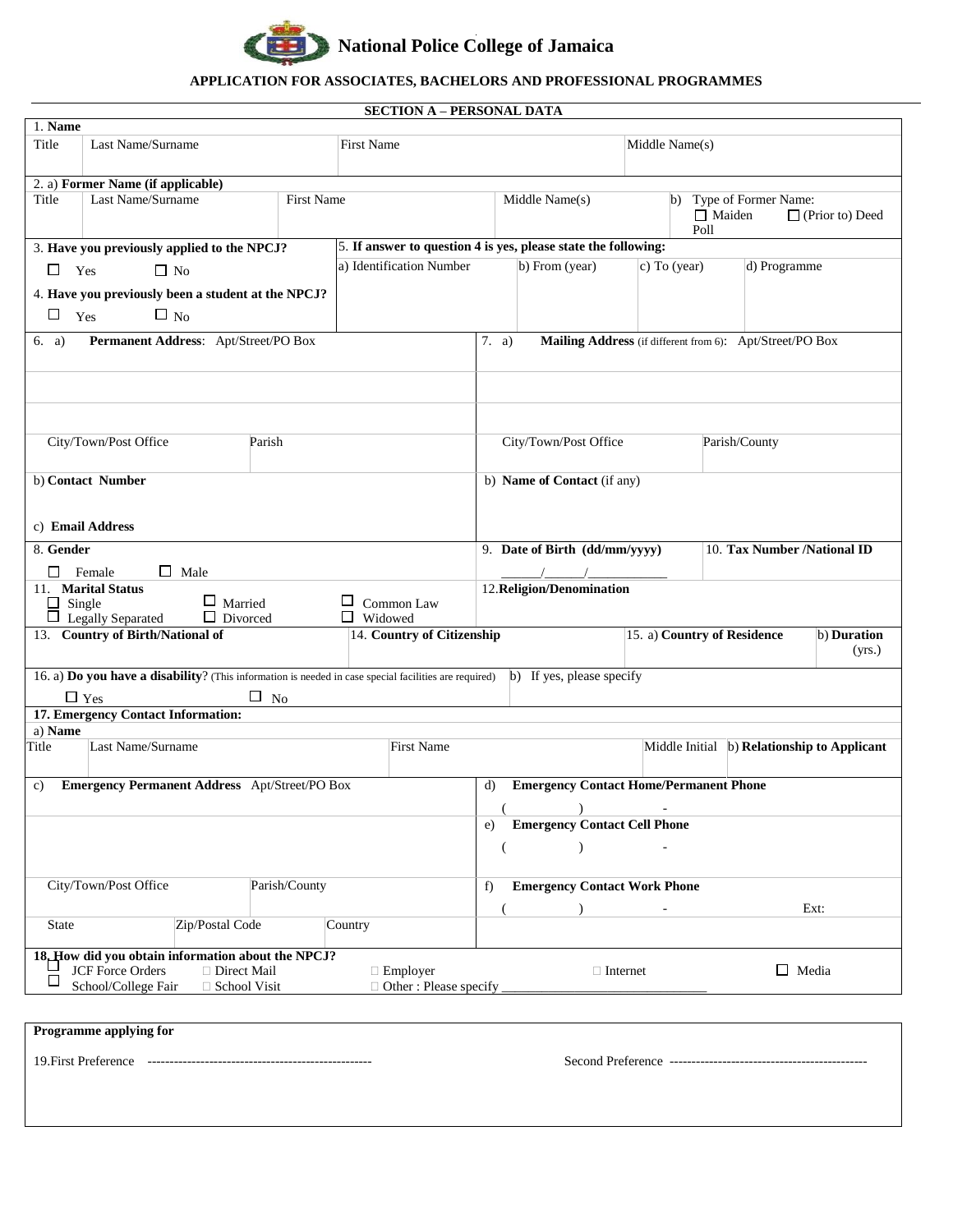## **SECTION B – ACADEMIC RECORD**

| 20. List all subjects passed at CXC (CSEC) General Proficiency, CXC (CAPE) and GCSE Ordinary and Advanced Levels                                         |       |                          |                             |                                                                                          |  |                           |       |                              |  |  |
|----------------------------------------------------------------------------------------------------------------------------------------------------------|-------|--------------------------|-----------------------------|------------------------------------------------------------------------------------------|--|---------------------------|-------|------------------------------|--|--|
| <b>Examining Body (e.g.</b><br>CXC, Cambridge)                                                                                                           | Level |                          |                             | <b>Subject</b>                                                                           |  |                           | Grade | Date<br>Awarded<br>(mm/yyyy) |  |  |
| CXC (CSEC) General Proficiency and GCSE Ordinary Level subjects passed                                                                                   |       |                          |                             |                                                                                          |  |                           |       |                              |  |  |
|                                                                                                                                                          |       |                          |                             |                                                                                          |  |                           |       |                              |  |  |
|                                                                                                                                                          |       |                          |                             |                                                                                          |  |                           |       |                              |  |  |
|                                                                                                                                                          |       |                          |                             |                                                                                          |  |                           |       |                              |  |  |
|                                                                                                                                                          |       |                          |                             |                                                                                          |  |                           |       |                              |  |  |
|                                                                                                                                                          |       |                          |                             |                                                                                          |  |                           |       |                              |  |  |
|                                                                                                                                                          |       |                          |                             |                                                                                          |  |                           |       |                              |  |  |
|                                                                                                                                                          |       |                          |                             |                                                                                          |  |                           |       |                              |  |  |
|                                                                                                                                                          |       |                          |                             |                                                                                          |  |                           |       |                              |  |  |
|                                                                                                                                                          |       |                          |                             | CXC (CAPE) Unit 1 & Unit 2 and GCSE Advanced Subsidiary & Advanced Level subjects passed |  |                           |       |                              |  |  |
|                                                                                                                                                          |       |                          |                             |                                                                                          |  |                           |       |                              |  |  |
|                                                                                                                                                          |       |                          |                             |                                                                                          |  |                           |       |                              |  |  |
|                                                                                                                                                          |       |                          |                             |                                                                                          |  |                           |       |                              |  |  |
|                                                                                                                                                          |       |                          |                             |                                                                                          |  |                           |       |                              |  |  |
|                                                                                                                                                          |       |                          |                             |                                                                                          |  |                           |       |                              |  |  |
|                                                                                                                                                          |       |                          |                             |                                                                                          |  |                           |       |                              |  |  |
| 21. List academic programmes or examinations for which you are currently preparing or awaiting examination results.                                      |       |                          |                             |                                                                                          |  | Grade                     |       |                              |  |  |
| <b>Examining Body</b><br>(e.g. CXC,<br>Cambridge)                                                                                                        | Level |                          | Subject/Programme           |                                                                                          |  |                           |       | <b>Date Awarded</b>          |  |  |
|                                                                                                                                                          |       |                          |                             |                                                                                          |  |                           |       |                              |  |  |
|                                                                                                                                                          |       |                          |                             |                                                                                          |  |                           |       |                              |  |  |
|                                                                                                                                                          |       |                          |                             |                                                                                          |  |                           |       |                              |  |  |
|                                                                                                                                                          |       |                          |                             |                                                                                          |  |                           |       |                              |  |  |
|                                                                                                                                                          |       |                          |                             |                                                                                          |  |                           |       |                              |  |  |
| 22. List educational institutions attended and any other professional programmes or courses you have completed, which you wish to be used to satisfy the |       |                          |                             |                                                                                          |  |                           |       |                              |  |  |
| Matriculation Regulations of the Jamaica Constabulary Staff College.<br><b>Institution Name &amp; Address</b>                                            |       | From<br>$\frac{m}{yyyy}$ | T <sub>0</sub><br>(mm/yyyy) | <b>Type of Programme</b><br>(e.g. Cert/Dip)                                              |  | <b>Subject Area/Major</b> |       | <b>Class of</b><br>Award     |  |  |
|                                                                                                                                                          |       |                          |                             |                                                                                          |  |                           |       |                              |  |  |
|                                                                                                                                                          |       |                          |                             |                                                                                          |  |                           |       |                              |  |  |
|                                                                                                                                                          |       |                          |                             |                                                                                          |  |                           |       |                              |  |  |
|                                                                                                                                                          |       |                          |                             |                                                                                          |  |                           |       |                              |  |  |
|                                                                                                                                                          |       |                          |                             |                                                                                          |  |                           |       |                              |  |  |
|                                                                                                                                                          |       |                          |                             |                                                                                          |  |                           |       |                              |  |  |
|                                                                                                                                                          |       |                          |                             |                                                                                          |  |                           |       |                              |  |  |
|                                                                                                                                                          |       |                          |                             |                                                                                          |  |                           |       |                              |  |  |
|                                                                                                                                                          |       |                          |                             |                                                                                          |  |                           |       |                              |  |  |
|                                                                                                                                                          |       |                          |                             |                                                                                          |  |                           |       |                              |  |  |
|                                                                                                                                                          |       |                          |                             |                                                                                          |  |                           |       |                              |  |  |

**23. Please list any sporting/community/cultural or social activities in which you have been involved.**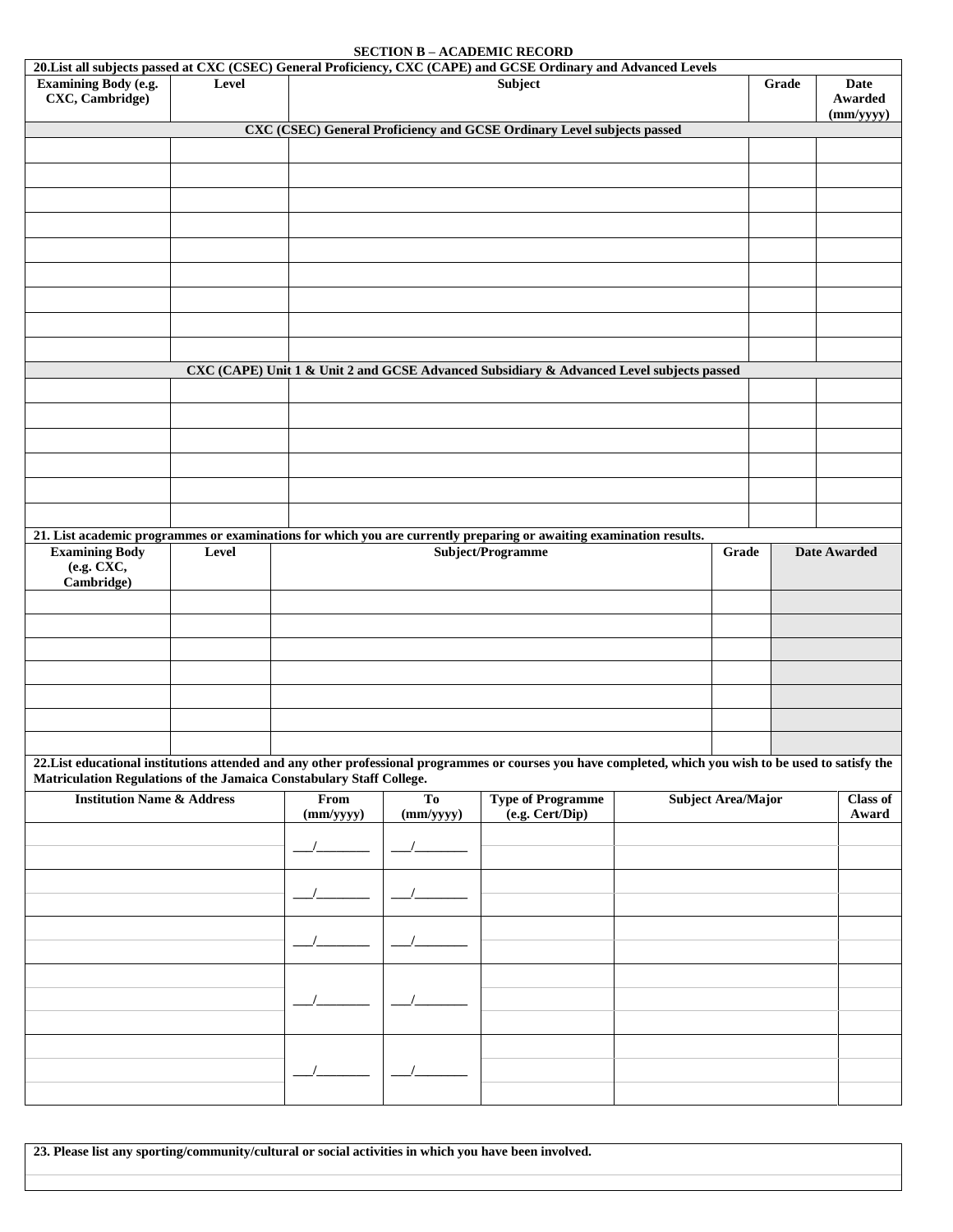| 24. Expected Source of Funding                                                                                                |                            |    |                                      |                                        |                                        |                            |    |                                                                                                                                                                                                                                                                                                                     |  |  |  |
|-------------------------------------------------------------------------------------------------------------------------------|----------------------------|----|--------------------------------------|----------------------------------------|----------------------------------------|----------------------------|----|---------------------------------------------------------------------------------------------------------------------------------------------------------------------------------------------------------------------------------------------------------------------------------------------------------------------|--|--|--|
| $\Box$ Loan                                                                                                                   |                            |    |                                      | $\Box$ Self                            | $\Box$ Institution of Origin           |                            |    |                                                                                                                                                                                                                                                                                                                     |  |  |  |
| $\Box$ Donor (specify):<br>$\Box$ Parents                                                                                     |                            |    |                                      |                                        | $\Box$ Award                           |                            |    |                                                                                                                                                                                                                                                                                                                     |  |  |  |
| (specify):                                                                                                                    |                            |    |                                      |                                        |                                        |                            |    |                                                                                                                                                                                                                                                                                                                     |  |  |  |
| 25. Will you be able to meet your financial obligation within the agreed time?<br>$\hfill\Box\;\; \mathbf {No}$<br>$\Box$ Yes |                            |    |                                      |                                        |                                        |                            |    |                                                                                                                                                                                                                                                                                                                     |  |  |  |
|                                                                                                                               |                            |    |                                      |                                        |                                        |                            |    |                                                                                                                                                                                                                                                                                                                     |  |  |  |
|                                                                                                                               |                            |    | <b>SECTION D - EMPLOYMENT RECORD</b> |                                        |                                        |                            |    |                                                                                                                                                                                                                                                                                                                     |  |  |  |
| 26. List employment information starting with your current job<br><b>Name of Employer</b><br>a)                               |                            |    |                                      |                                        | b) Name of Employer                    |                            |    |                                                                                                                                                                                                                                                                                                                     |  |  |  |
|                                                                                                                               |                            |    |                                      |                                        |                                        |                            |    |                                                                                                                                                                                                                                                                                                                     |  |  |  |
| <b>Department</b>                                                                                                             |                            |    |                                      |                                        | <b>Department</b>                      |                            |    |                                                                                                                                                                                                                                                                                                                     |  |  |  |
| <b>Position/Rank</b>                                                                                                          |                            |    | <b>Position/Rank</b>                 |                                        |                                        |                            |    |                                                                                                                                                                                                                                                                                                                     |  |  |  |
|                                                                                                                               | Address: Apt/Street/PO Box |    |                                      |                                        |                                        | Address: Apt/Street/PO Box |    |                                                                                                                                                                                                                                                                                                                     |  |  |  |
|                                                                                                                               |                            |    |                                      |                                        |                                        |                            |    |                                                                                                                                                                                                                                                                                                                     |  |  |  |
| <b>Contact Information:</b>                                                                                                   |                            |    |                                      | <b>Contact Information:</b>            |                                        |                            |    |                                                                                                                                                                                                                                                                                                                     |  |  |  |
| City/Town/Post Office<br>Parish/County                                                                                        |                            |    |                                      | City/Town/Post Office<br>Parish/County |                                        |                            |    |                                                                                                                                                                                                                                                                                                                     |  |  |  |
| <b>State</b>                                                                                                                  | Zip/Postal Code            |    | Country                              |                                        | State                                  | Zip/Postal Code            |    | Country                                                                                                                                                                                                                                                                                                             |  |  |  |
| From                                                                                                                          |                            | To |                                      |                                        | From                                   |                            | To | $\frac{1}{2}$ $\frac{1}{2}$ $\frac{1}{2}$ $\frac{1}{2}$ $\frac{1}{2}$ $\frac{1}{2}$ $\frac{1}{2}$ $\frac{1}{2}$ $\frac{1}{2}$ $\frac{1}{2}$ $\frac{1}{2}$ $\frac{1}{2}$ $\frac{1}{2}$ $\frac{1}{2}$ $\frac{1}{2}$ $\frac{1}{2}$ $\frac{1}{2}$ $\frac{1}{2}$ $\frac{1}{2}$ $\frac{1}{2}$ $\frac{1}{2}$ $\frac{1}{2}$ |  |  |  |
| <b>Name of Employer</b><br>$\mathbf{c}$ )                                                                                     |                            |    |                                      |                                        | c) Name of Employer                    |                            |    |                                                                                                                                                                                                                                                                                                                     |  |  |  |
| <b>Department</b>                                                                                                             |                            |    |                                      |                                        | <b>Department</b>                      |                            |    |                                                                                                                                                                                                                                                                                                                     |  |  |  |
| <b>Position</b>                                                                                                               |                            |    |                                      |                                        | <b>Position</b>                        |                            |    |                                                                                                                                                                                                                                                                                                                     |  |  |  |
| <b>Department</b>                                                                                                             |                            |    |                                      |                                        | <b>Department</b>                      |                            |    |                                                                                                                                                                                                                                                                                                                     |  |  |  |
| Address: Apt/Street/PO Box                                                                                                    |                            |    |                                      |                                        | Address: Apt/Street/PO Box             |                            |    |                                                                                                                                                                                                                                                                                                                     |  |  |  |
|                                                                                                                               |                            |    |                                      |                                        |                                        |                            |    |                                                                                                                                                                                                                                                                                                                     |  |  |  |
|                                                                                                                               |                            |    |                                      |                                        |                                        |                            |    |                                                                                                                                                                                                                                                                                                                     |  |  |  |
| City/Town/Post Office<br>Parish/County                                                                                        |                            |    |                                      |                                        | City/Town/Post Office<br>Parish/County |                            |    |                                                                                                                                                                                                                                                                                                                     |  |  |  |
| State                                                                                                                         | Zip/Postal Code            |    | Country                              |                                        | <b>State</b>                           | Zip/Postal Code            |    | Country                                                                                                                                                                                                                                                                                                             |  |  |  |
| From                                                                                                                          |                            | To |                                      |                                        | From                                   |                            | To |                                                                                                                                                                                                                                                                                                                     |  |  |  |

**SECTION C – FINANCIAL RESOURCES**

## **SECTION E – REFEREE INFORMATION**

| 27. Name Two Referees (must be a senior supervisor, Justice of the Peace, Senior Police Officer, Minister of Religion or School Principal) |                                        |                             |                      |                 |  |         |  |  |
|--------------------------------------------------------------------------------------------------------------------------------------------|----------------------------------------|-----------------------------|----------------------|-----------------|--|---------|--|--|
| a) Name of Referee                                                                                                                         |                                        | b) Name of Referee          |                      |                 |  |         |  |  |
| <b>Name of Organization</b>                                                                                                                |                                        | <b>Name of Organization</b> |                      |                 |  |         |  |  |
| <b>Position</b>                                                                                                                            |                                        | <b>Position</b>             |                      |                 |  |         |  |  |
| <b>Address:</b> Apt/Street/PO Box                                                                                                          | <b>Address:</b> Apt/Street/PO Box      |                             |                      |                 |  |         |  |  |
|                                                                                                                                            |                                        |                             |                      |                 |  |         |  |  |
| City/Town/Post Office                                                                                                                      | City/Town/Post Office<br>Parish/County |                             |                      |                 |  |         |  |  |
| Parish/County                                                                                                                              |                                        |                             |                      |                 |  |         |  |  |
| Zip/Postal Code<br><b>State</b>                                                                                                            |                                        | Country                     | <b>State</b>         | Zip/Postal Code |  | Country |  |  |
| Contact Information:                                                                                                                       |                                        |                             | Contact Information: |                 |  |         |  |  |